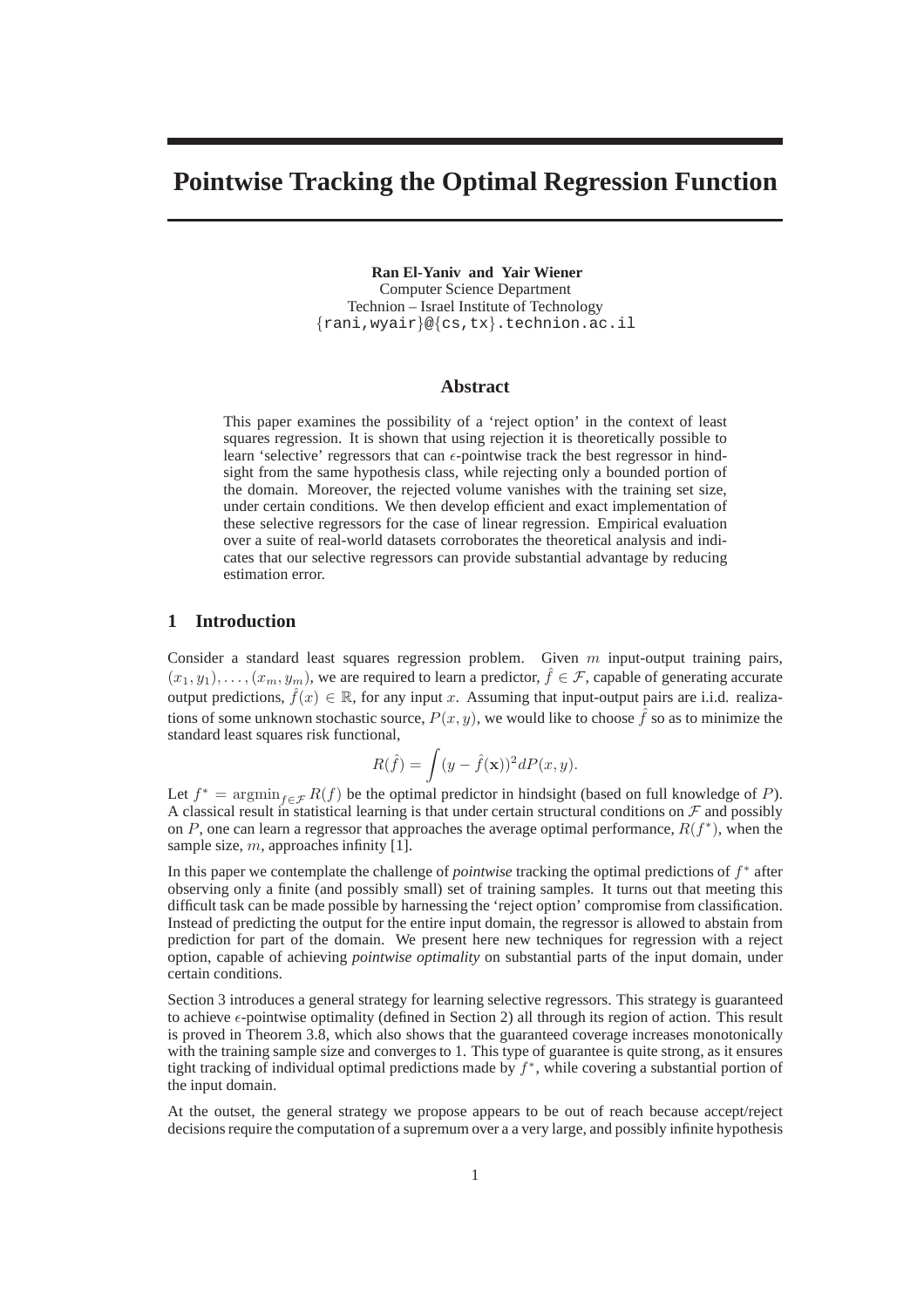subset. In Section 4, however, we show how to compute the strategy for each point of interest using only two constrained ERM calculations. This useful reduction, shown in Lemma 4.2, opens possibilities for efficient implementations of optimal selective regressors whenever the hypothesis class of interest allows for efficient (constrained) ERM (see Definition 4.1).

For the case of linear least squares regression we utilize known techniques for both ERM and constrained ERM and derive in Section 5 exact implementation achieving pointwise optimal selective regression. The resulting algorithm is efficient and can be easily implemented using standard matrix operations including (pseudo) inversion. Theorem 5.3 in this section states a novel pointwise bound on the difference between the prediction of an ERM linear regressor and the prediction of  $f^*$  for each individual point. Finally, in Section 6 we present numerical examples over a suite of real-world regression datasets demonstrating the effectiveness of our methods, and indicating that substantial performance improvements can be gained by using selective regression.

*Related work.* Utilizations of a reject option are quite common in classification where this technique was initiated more than 50 years ago with Chow's pioneering work [2, 3]. However, the reject option is only scarcely and anecdotally mentioned in the context of regression. In [4] a boosting algorithm for regression is proposed and a few reject mechanisms are considered, applied both on the aggregate decision and/or on the underlying weak regressors. A straightforward thresholdbased reject mechanism (rejecting low response values) is applied in [5] on top of support vector regression. This mechanism was found to improve false positive rates.

The present paper is inspired and draws upon recent results on selective classification [6, 7, 8], and can be viewed as a natural continuation of the results of [8]. In particular, we adapt the basic definitions of selectivity and the general outline of the derivation and strategy presented in [8].

# **2 Selective regression and other preliminary definitions**

We begin with a definition of the following general and standard regression setting. A finite training sample of m labeled examples,  $S_m \triangleq \{(x_i, y_i)\}_{i=1}^m \subseteq (\mathcal{X} \times \mathcal{Y})^m$ , is observed, where X is some feature space and  $\mathcal{Y} \subseteq \mathbb{R}$ . Using  $S_m$  we are required to select a regressor  $\hat{f} \in \mathcal{F}$ , where  $\mathcal{F}$  is a fixed *hypothesis class* containing potential regressors of the form  $f : X \to Y$ . It is desired that predictions  $\hat{f}(x)$ , for unseen instances x, will be as accurate as possible. We assume that pairs  $(x, y)$ , including training instances, are sampled i.i.d. from some *unknown* stochastic source,  $P(x, y)$ , defined over  $X \times Y$ . Given a loss function,  $\ell : Y \times Y \to [0, \infty)$ , we quantify the prediction quality of any f through its *true error* or *risk*,  $R(f)$ , defined as its expected loss with respect to  $P$ ,

$$
R(f) \triangleq \mathbf{E}_{(x,y)}\left\{ \ell(f(x),y) \right\} = \int \ell(f(x),y) dP(x,y).
$$

While  $R(f)$  is an unknown quantity, we do observe the *empirical error* of f, defined as

$$
\hat{R}(f) \triangleq \frac{1}{m} \sum_{i=1}^{m} \ell(f(x_i), y_i).
$$

Let  $\hat{f} \triangleq \arg \inf_{f \in \mathcal{F}} \hat{R}(f)$  be the *empirical risk minimizer (ERM)*, and  $f^* \triangleq \arg \inf_{f \in \mathcal{F}} R(f)$ , the *true risk minimizer*.

Next we define *selective regression* using the following definitions, which are taken, as is, from the selective classification setting of [6]. Here again, we are given a training sample  $S_m$  as above, but are now required to output a *selective regressor* defined to be a pair  $(f, g)$ , with  $f \in \mathcal{F}$  being a standard regressor, and  $g : \mathcal{X} \to \{0, 1\}$  is a *selection function*, which is served as qualifier for f as follows. For any  $x \in \mathcal{X}$ ,

$$
(f,g)(x) \triangleq \begin{cases} reject, & \text{if } g(x) = 0; \\ f(x), & \text{if } g(x) = 1. \end{cases}
$$
 (1)

Thus, the selective regressor abstains from prediction at a point x iff  $g(x) = 0$ . The general performance of a selective regressor is characterized in terms of two quantities: *coverage* and *risk*. The *coverage* of  $(f, g)$  is

$$
\Phi(f,g)\triangleq \mathbf{E}_P\left[g(x)\right].
$$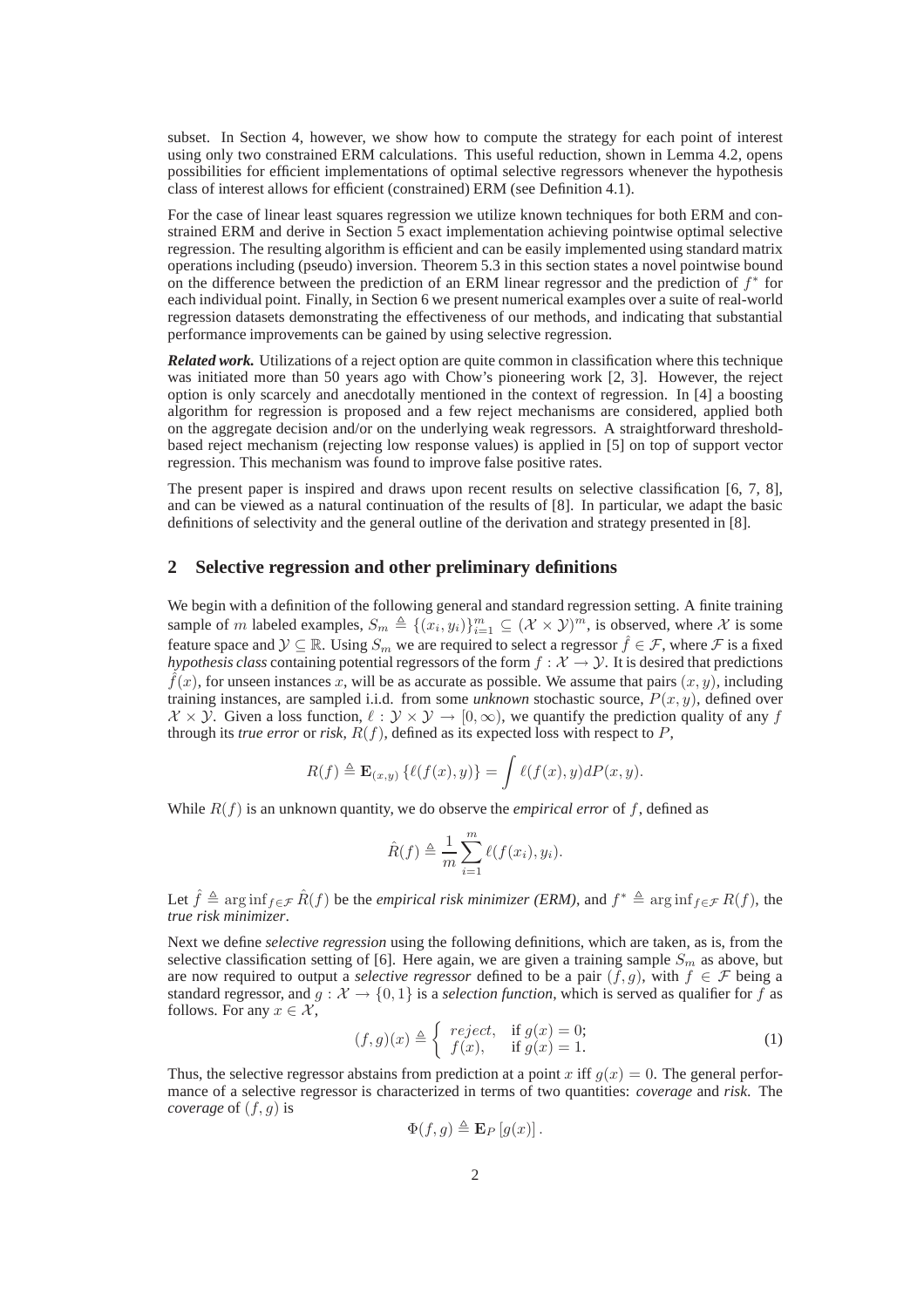The true risk of  $(f, q)$  is the risk of f restricted to its region of activity as qualified by q, and normalized by its coverage,

$$
R(f,g) \triangleq \frac{\mathbf{E}_P \left[ \ell(f(x), y) \cdot g(x) \right]}{\Phi(f,g)}.
$$

We say that the selective regressor  $(f, g)$  is  $\epsilon$ *-pointwise optimal* if

$$
\forall x \in \{x \in \mathcal{X} : g(x) = 1\}\,, \quad |f(x) - f^*(x)| \le \epsilon.
$$

Note that pointwise optimality is a considerably stronger property than risk, which only refers to average performance.

We define a (standard) distance metric over the hypothesis class  $\mathcal F$ . For any probability measure  $\mu$ on X, let  $L_2(\mu)$  be the Hilbert space of functions from X to R, with the inner product defined as

$$
\langle f, g \rangle \triangleq \mathbf{E}_{\mu(x)} f(x) g(x).
$$

The distance function induced by the inner product is

$$
\rho(f, g) \triangleq || f - g || = \sqrt{\langle f - g, f - g \rangle} = \sqrt{\mathbf{E}_{\mu(x)} (f(x) - g(x))^2}.
$$

Finally, for any  $f \in \mathcal{F}$  we define a ball in  $\mathcal F$  of radius r around f,

 $\mathcal{B}(f,r) \triangleq \{f' \in \mathcal{F} : \rho(f,f') \leq r\}.$ 

# **3 Pointwise optimality with bounded coverage**

In this section we analyze the following strategy for learning a selective regressor, which turns out to ensure  $\epsilon$ -pointwise optimality with monotonically increasing coverage (with m). We call it a strategy rather than an algorithm because it is not at all clear at the outset how to implement it. In subsequent sections we develop efficient and precise implementation for linear regression.

We require the following definition. For any hypothesis class  $\mathcal{F}$ , target hypothesis  $f \in \mathcal{F}$ , distribution P, sample  $S_m$ , and real  $r > 0$ , define,

$$
\mathcal{V}(f,r) \triangleq \{f' \in \mathcal{F} : R(f') \le R(f) + r\} \quad \text{and} \quad \hat{\mathcal{V}}(f,r) \triangleq \left\{f' \in \mathcal{F} : \hat{R}(f') \le \hat{R}(f) + r\right\}.
$$
\n(2)

# **Strategy 1** A learning strategy for  $\epsilon$ -pointwise optimal selective regressors

**Input:**  $S_m, m, \delta, \mathcal{F}, \epsilon$ 

**Output:** A selective regressor  $(\hat{f}, g)$  achieving  $\epsilon$ -pointwise optimality 1: Set  $\hat{f} = ERM(\mathcal{F}, S_m)$ , i.e.,  $\hat{f}$  is any empirical risk minimizer from  $\mathcal{F}$ 2: Set  $G = \hat{V}(\hat{f}, (\sigma(m, \delta/4, \mathcal{F})^2 - 1) \cdot \hat{R}(\hat{f}))$  /\* see Definition 3.3 and (2) \*/ 3: Construct g such that  $g(x) = 1 \Longleftrightarrow \forall f' \in G \quad |f'(x) - \hat{f}(x)| < \epsilon$ 

For the sake of brevity, throughout this section we often write f instead of  $f(x)$ , where f is any regressor. The following Lemma 3.1 is based on the proof of Lemma A.12 in [9].

**Lemma 3.1** ([9]). For any  $f \in \mathcal{F}$ . Let  $\ell : \mathcal{Y} \times \mathcal{Y} \rightarrow [0, \infty)$  be the squared loss function and  $\mathcal{F}$  be *a convex hypothesis class. Then,*  $\mathbf{E}_{(x,y)}(f^*(x) - y)(f(x) - f^*(x)) \ge 0$ .

**Lemma 3.2.** *Under the same conditions of Lemma 3.1, for any*  $r > 0$ ,  $V(f^*, r) \subseteq B(f^*, \sqrt{r})$ .

*Proof.* If  $f \in V(f^*, r)$ , then by definition,

$$
R(f) \le R(f^*) + r. \tag{3}
$$

 $\Box$ 

$$
R(f) - R(f^*) = \mathbf{E} \{ \ell(f, y) - \ell(f^*, y) \} = \mathbf{E} \{ (f - y)^2 - (f^* - y)^2 \}
$$
  
= 
$$
\mathbf{E} \{ (f - f^*)^2 - 2(y - f^*)(f - f^*) \} = \rho^2(f, f^*) + 2\mathbf{E}(f^* - y)(f - f^*).
$$

Applying Lemma 3.1 and (3) we get,  $\rho(f, f^*) \leq \sqrt{R(f) - R(f^*)} \leq \sqrt{r}$ .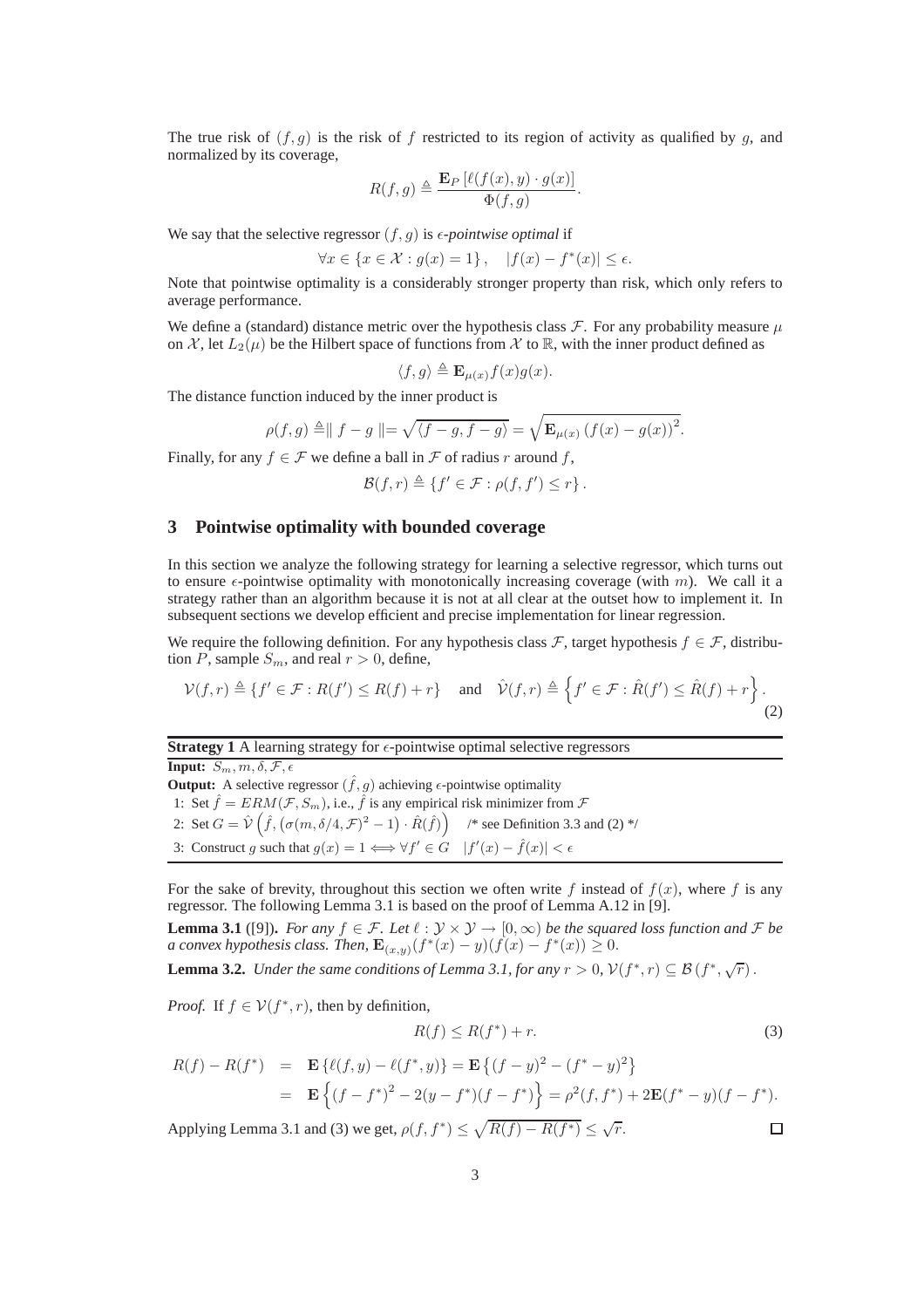**Definition 3.3** (**Multiplicative Risk Bounds**). Let  $\sigma_{\delta} \triangleq \sigma(m, \delta, \mathcal{F})$  be defined such that for any  $0 < δ < 1$ , with probability of at least  $1 − δ$  over the choice of  $S_m$  from  $P^m$ , any hypothesis  $f ∈ F$ *satisfies*

$$
R(f) \leq \hat{R}(f) \cdot \sigma(m, \delta, \mathcal{F}).
$$

*Similarly, the reverse bound,*  $\hat{R}(f) \leq R(f) \cdot \sigma(m, \mathcal{F}, \delta)$ *, holds under the same conditions.* 

**Remark 3.1.** The purpose of Definition 3.3 is to facilitate the use of any (known) risk bound as a plug-in component in subsequent derivations. We define  $\sigma$  as a multiplicative bound, which is common in the treatment of unbounded loss functions such as the squared loss (see discussion by Vapnik in [10], page 993). Instances of such bounds can be extracted, e.g., from [11] (Theorem 1), and from bounds discussed in [10]. We also developed the entire set of results that follow while relying on additive bounds, which are common when using bounded loss functions. These developments will be presented in the full version of the paper.

The proof of the following lemma follows closely the proof of Lemma 5.3 in [8]. However, it considers a multiplicative risk bound rather than additive.

**Lemma 3.4.** *For any*  $r > 0$ *, and*  $0 < \delta < 1$ *, with probability of at least*  $1 - \delta$ *,* 

$$
\hat{\mathcal{V}}(\hat{f},r) \subseteq \mathcal{V}\left(f^*,(\sigma_{\delta/2}^2-1)\cdot R(f^*) + r \cdot \sigma_{\delta/2}\right).
$$

**Lemma 3.5.** Let F be a convex hypothesis space,  $\ell : \mathcal{Y} \times \mathcal{Y} \rightarrow [0, \infty)$ , a convex loss function, and  $\hat{f}$  *be an ERM. Then, with probability of at least*  $1 - \delta/2$ *, for any*  $x \in \mathcal{X}$ *,* 

$$
|f^*(x) - \hat{f}(x)| \le \sup_{f \in \hat{\mathcal{V}}(\hat{f}, (\sigma^2_{\delta/4} - 1) \cdot \hat{R}(\hat{f}))} |f(x) - \hat{f}(x)|.
$$

*Proof.* Applying the multiplicative risk bound, we get that with probability of at least  $1 - \delta/4$ ,

$$
\hat{R}(f^*) \le R(f^*) \cdot \sigma_{\delta/4}.
$$

Since  $f^*$  minimizes the true error,  $R(f^*) \leq R(\hat{f})$ . Applying the multiplicative risk bound on  $\hat{f}$ , we know also that with probability of at least  $1 - \delta/4$ ,  $R(\hat{f}) \leq \hat{R}(\hat{f}) \cdot \sigma_{\delta/4}$ . Combining the three inequalities by using the union bound we get that with probability of at least  $1 - \delta/2$ ,

$$
\hat{R}(f^*) \le \hat{R}(\hat{f}) \cdot \sigma_{\delta/4}^2 = \hat{R}(\hat{f}) + \left(\sigma_{\delta/4}^2 - 1\right) \cdot \hat{R}(\hat{f}).
$$
  
Hence, with probability of at least  $1 - \delta/2$  we get  $f^* \in \hat{\mathcal{V}}\left(\hat{f}, (\sigma_{\delta/4}^2 - 1) \cdot \hat{R}(\hat{f})\right)$ 

Let  $G \subseteq \mathcal{F}$ . We generalize the concept of *disagreement set* [12, 6] to real-valued functions. The  $\epsilon$ -*disagreement set* w.r.t. *G* is defined as

$$
DIS_{\epsilon}(G) \triangleq \{x \in \mathcal{X} : \exists f_1, f_2 \in G \quad s.t. \quad |f_1(x) - f_2(x)| \geq \epsilon\}.
$$

For any  $G \subseteq \mathcal{F}$ , distribution P, and  $\epsilon > 0$ , we define  $\Delta_{\epsilon}G \triangleq Pr_{P} \{DIS_{\epsilon}(G)\}\$ . In the following definition we extend Hanneke's disagreement coefficient [13] to the case of real-valued functions.<sup>1</sup>

**Definition 3.6** ( $\epsilon$ **-disagreement coefficient**). The  $\epsilon$ -disagreement coefficient of  $\mathcal F$  under  $P$  is,

$$
\theta_{\epsilon} \triangleq \sup_{r>r_0} \frac{\Delta_{\epsilon} \mathcal{B}(f^*, r)}{r}.
$$
\n(4)

*Throughout this paper we set*  $r_0 = 0$ *. Our analyses for arbitrary*  $r_0 > 0$  will be presented in the full *version of this paper.*

The proof of the following technical statement relies on the same technique used for the proof of Theorem 5.4 in [8].

<sup>&</sup>lt;sup>1</sup>Our attemps to utilize a different known extension of the disagreement coefficient [14] were not successful. Specifically, the coefficient proposed there is unbounded for the squared loss function when  $\mathcal Y$  is unbounded.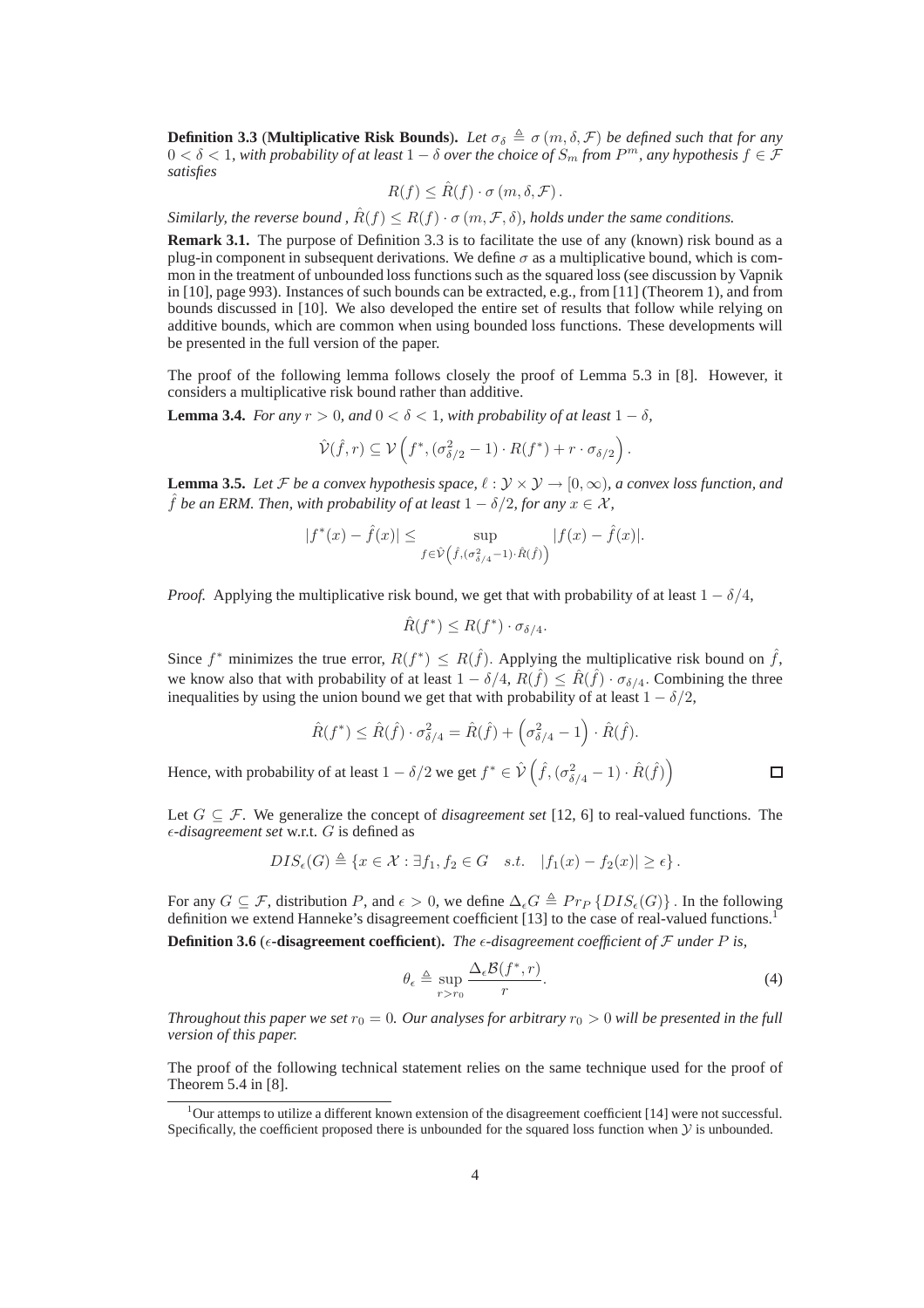**Lemma 3.7.** Let F be a convex hypothesis class, and assume  $\ell : \mathcal{Y} \times \mathcal{Y} \to [0, \infty)$  is the squared *loss function. Let*  $\epsilon > 0$  *be given. Assume that*  $\mathcal F$  *has*  $\epsilon$ *-disagreement coefficient*  $\theta_{\epsilon}$ *. Then, for any*  $r > 0$  and  $0 < \delta < 1$ , with probability of at least  $1 - \delta$ ,

$$
\Delta_{\epsilon}\hat{\mathcal{V}}(\hat{f},r) \leq \theta_{\epsilon}\sqrt{\left(\sigma_{\delta/2}^2 - 1\right) \cdot R(f^*) + r \cdot \sigma_{\delta/2}}.
$$

The following theorem is the main result of this section, showing that Strategy 1 achieves  $\epsilon$ -pointwise optimality with a meaningful coverage that converges to 1. Although  $R(f^*)$  in the bound (5) is an unknown quantity, it is still a constant, and as  $\sigma$  approaches 1, the coverage lower bound approaches 1 as well. When using a typical additive risk bound,  $R(f^*)$  disappears from the RHS.

**Theorem 3.8.** *Assume the conditions of Lemma 3.7 hold. Let* (f, g) *be the selective regressor chosen by Strategy 1. Then, with probability of at least*  $1 - \delta$ *,* 

$$
\Phi(f,g) \ge 1 - \theta_{\epsilon} \sqrt{\left(\sigma_{\delta/4}^2 - 1\right) \cdot \left(R(f^*) + \sigma_{\delta/4} \cdot \hat{R}(\hat{f})\right)}
$$
(5)

*and*

$$
\forall x \in \{x \in \mathcal{X} : g(x) = 1\} \quad |f(x) - f^*(x)| < \epsilon.
$$

*Proof.* According to Strategy 1, if  $g(x) = 1$  then  $\sup_{f \in \hat{\mathcal{V}}(\hat{f}, (\sigma_{\delta/4}^2 - 1) \cdot \hat{R}(\hat{f}))} |f(x) - \hat{f}(x)| < \epsilon$ . Applying Lemma 3.5 we get that, with probability of at least  $1 - \delta/2$ ,

$$
\forall x \in \{x \in \mathcal{X} : g(x) = 1\} \quad |f(x) - f^*(x)| < \epsilon.
$$

Since  $\hat{f} \in \mathcal{\hat{V}}\left(\hat{f},(\sigma^2_{\delta/4}-1)\cdot \hat{R}(\hat{f})\right) = G$  wet get

$$
\Phi(f,g) = \mathbf{E}\{g(X)\} = \mathbf{E}\left\{\mathbb{I}\left(\sup_{f \in G} |f(x) - \hat{f}(x)| < \epsilon\right)\right\}
$$

$$
= 1 - \mathbf{E}\left\{\mathbb{I}\left(\sup_{f \in G} |f(x) - \hat{f}(x)| \ge \epsilon\right)\right\}
$$

$$
\ge 1 - \mathbf{E}\left\{\mathbb{I}\left(\sup_{f_1, f_2 \in G} |f_1(x) - f_2(x)| \ge \epsilon\right)\right\} = 1 - \Delta_{\epsilon}G.
$$

Applying Lemma 3.7 and the union bound we conclude that with probability of at least  $1 - \delta$ ,

$$
\Phi(f,g) = \mathbf{E}\{g(X)\} \ge 1 - \theta_{\epsilon} \sqrt{\left(\sigma_{\delta/4}^2 - 1\right) \cdot \left(R(f^*) + \sigma_{\delta/4} \cdot \hat{R}(\hat{f})\right)}.
$$

 $\Box$ 

#### **4 Rejection via constrained ERM**

In Strategy 1 we are required to track the supremum of a possibly infinite hypothesis subset, which in general might be intractable. The following Lemma 4.2 reduces the problem of calculating the supremum to a problem of calculating a constrained ERM for two hypotheses.

**Definition 4.1** (**constrained ERM**). *Let*  $x \in \mathcal{X}$  and  $\epsilon \in \mathbb{R}$  be given. Define,

$$
\hat{f}_{\epsilon,x} \triangleq \underset{f \in \mathcal{F}}{\text{argmin}} \left\{ \hat{R}(f) \mid f(x) = \hat{f}(x) + \epsilon \right\},\
$$

*where*  $\hat{f}(x)$  *is, as usual, the value of the unconstrained ERM regressor at point* x. **Lemma 4.2.** Let F be a convex hypothesis space, and  $\ell : \mathcal{Y} \times \mathcal{Y} \to [0, \infty)$ , a convex loss function. Let  $\epsilon > 0$  be given, and let  $(f, g)$  be a selective regressor chosen by Strategy 1 after observing the *training sample*  $S_m$ *. Let*  $\hat{f}$  *be an ERM. Then,* 

$$
g(x) = 0 \quad \Leftrightarrow \quad \hat{R}(\hat{f}_{\epsilon,x}) \le \hat{R}(\hat{f}) \cdot \sigma_{\delta/4}^2 \quad \vee \quad \hat{R}(\hat{f}_{-\epsilon,x}) \le \hat{R}(\hat{f}) \cdot \sigma_{\delta/4}^2.
$$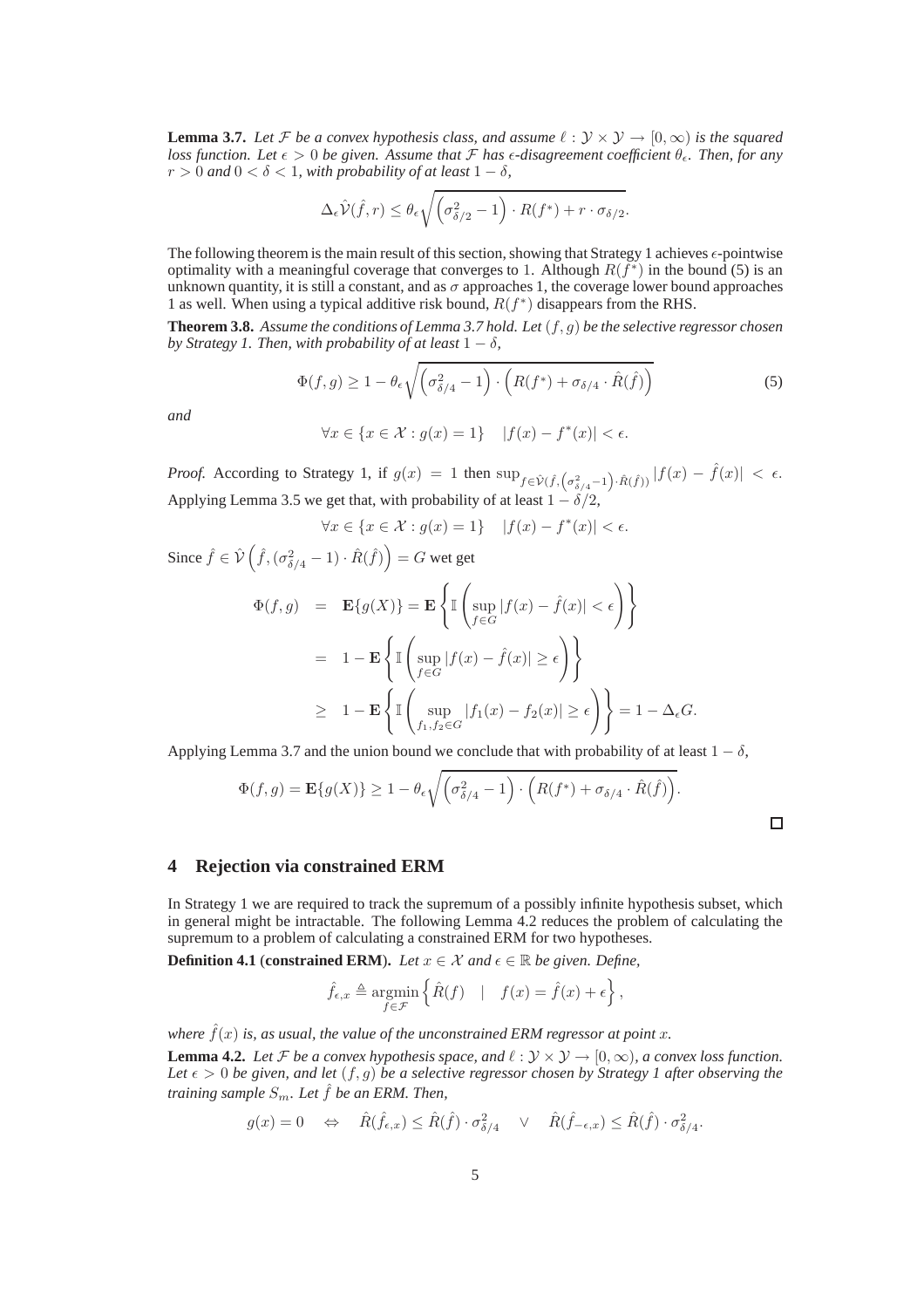*Proof.* Let  $G \triangleq \hat{\mathcal{V}}\left(\hat{f},(\sigma^2_{\delta/4}-1)\cdot \hat{R}(\hat{f})\right)$ , and assume there exists  $f \in G$  such that  $|f(x)-\hat{f}(x)| \ge$  $\epsilon$ . Assume w.l.o.g. (the other case is symmetric) that  $f(x) - \hat{f}(x) = a \geq \epsilon$ . Since F is convex,

$$
f' = \left(1 - \frac{\epsilon}{a}\right) \cdot \hat{f} + \frac{\epsilon}{a} \cdot f \in \mathcal{F}.
$$

We thus have,

$$
f'(x) = \left(1 - \frac{\epsilon}{a}\right) \cdot \hat{f}(x) + \frac{\epsilon}{a} \cdot f(x) = \left(1 - \frac{\epsilon}{a}\right) \cdot \hat{f}(x) + \frac{\epsilon}{a} \cdot \left(\hat{f}(x) + a\right) = \hat{f}(x) + \epsilon.
$$

Therefore, by the definition of  $\hat{f}_{\epsilon,x}$ , and using the convexity of  $\ell$ , together with Jensen's inequality,

$$
\hat{R}(\hat{f}_{\epsilon,x}) \leq \hat{R}(f') = \frac{1}{m} \sum_{i=1}^{m} \ell(f'(x_i), y_i) = \frac{1}{m} \sum_{i=1}^{m} \ell\left(\left(1 - \frac{\epsilon}{a}\right) \cdot \hat{f}(x_i) + \frac{\epsilon}{a} \cdot f(x_i), y_i\right)
$$
\n
$$
\leq \left(1 - \frac{\epsilon}{a}\right) \cdot \frac{1}{m} \sum_{i=1}^{m} \ell\left(\hat{f}(x_i), y_i\right) + \frac{\epsilon}{a} \cdot \frac{1}{m} \sum_{i=1}^{m} \ell\left(f(x_i), y_i\right)
$$
\n
$$
= \left(1 - \frac{\epsilon}{a}\right) \cdot \hat{R}(\hat{f}) + \frac{\epsilon}{a} \cdot \hat{R}(f) \leq \left(1 - \frac{\epsilon}{a}\right) \cdot \hat{R}(\hat{f}) + \frac{\epsilon}{a} \cdot \left(\hat{R}(\hat{f}) \cdot \sigma_{\delta/4}^2\right)
$$
\n
$$
= \hat{R}(\hat{f}) + \frac{\epsilon}{a} \cdot \left(\sigma_{\delta/4}^2 - 1\right) \cdot \hat{R}(\hat{f}) \leq \hat{R}(\hat{f}) \cdot \sigma_{\delta/4}^2.
$$

As for the other direction, if  $\hat{R}(\hat{f}_{\epsilon,x}) \leq \hat{R}(\hat{f}) \cdot \sigma_{\delta/4}^2$ . Then  $\hat{f}_{\epsilon,x} \in G$  and  $\left| \hat{f}_{\epsilon,x}(x) - \hat{f}(x) \right| = \epsilon$ .  $\Box$ 

So far we have discussed the case where  $\epsilon$  is given, and our objective is to find an  $\epsilon$ -pointwise optimal regressor. Lemma 4.2 provides the means to compute such an optimal regressor assuming that a method to compute a constrained ERM is available (as is the case for squared loss linear regressors ; see next section). However, as was discussed in [6], in many cases our objective is to explore the entire risk-coverage trade-off, in other words, to get a pointwise bound on  $|f^*(x) - f(x)|$ , i.e., individually for any test point  $x$ . The following theorem states such a pointwise bound.

**Theorem 4.3.** *Let*  $\mathcal F$  *be a convex hypothesis class,*  $\ell : \mathcal Y \times \mathcal Y \to [0,\infty)$ *, a convex loss function, and let*  $\hat{f}$  *be an ERM. Then, with probability of at least*  $1 - \delta/2$  *over the choice of*  $S_m$  *from*  $P^m$  *, for any*  $x \in \mathcal{X}$ ,

$$
|f^*(x) - \hat{f}(x)| \leq \sup_{\epsilon \in \mathbb{R}} \left\{ |\epsilon| : \hat{R}(\hat{f}_{\epsilon,x}) \leq \hat{R}(\hat{f}) \cdot \sigma_{\delta/4}^2 \right\}.
$$

*Proof.* Define  $\tilde{f} \triangleq \text{argmax}$ argmax  $|f(x) - \hat{f}(x)|$ . Assume w.l.o.g (the other case is symmetric)  $f \in \hat{\mathcal{V}}(\hat{f}, (\sigma^2_{\delta/4}-1) \cdot \hat{R}(\hat{f}))$ 

that  $\tilde{f}(x) = \hat{f}(x) + a$ . Following Definition 4.1 we get  $\hat{R}(\hat{f}_{a,x}) \leq \hat{R}(\tilde{f}) \leq \hat{R}(\hat{f}) \cdot \sigma_{\delta/4}^2$ . Define  $\epsilon' = \sup_{\epsilon \in \mathbb{R}} \left\{ |\epsilon| : \hat{R}(\hat{f}_{\epsilon,x}) \leq \hat{R}(\hat{f}) \cdot \sigma_{\delta/4}^2 \right\}$  . We thus have,

$$
\sup_{f \in \hat{\mathcal{V}}(\hat{f}, (\sigma^2_{\delta/4} - 1) \cdot \hat{R}(\hat{f}))} |f(x) - \hat{f}(x)| = a \le \epsilon'.
$$

An application of Lemma 3.5 completes the proof.

We conclude this section with a general result on the monotonicity of the empirical risk attained by constrained ERM regressors. This property, which will be utilized in the next section, can be easily proved using a simple application of Jensen's inequality.

**Lemma 4.4** (**Monotonicity**). Let F be a convex hypothesis space,  $\ell : \mathcal{Y} \times \mathcal{Y} \rightarrow [0, \infty)$ *, a convex*  $\textit{loss function, and } 0 \leq \epsilon_1 < \epsilon_2 \textit{, be given. Then, } \hat{R}(f_{\epsilon_1,x_0}) - \hat{R}(\hat{f}) \leq \frac{\epsilon_1}{\epsilon_2} \left(\hat{R}(\hat{f}_{\epsilon_2,x_0}) - \hat{R}(\hat{f})\right).$  The *result also holds for the case*  $0 \geq \epsilon_1 > \epsilon_2$ *.* 

 $\Box$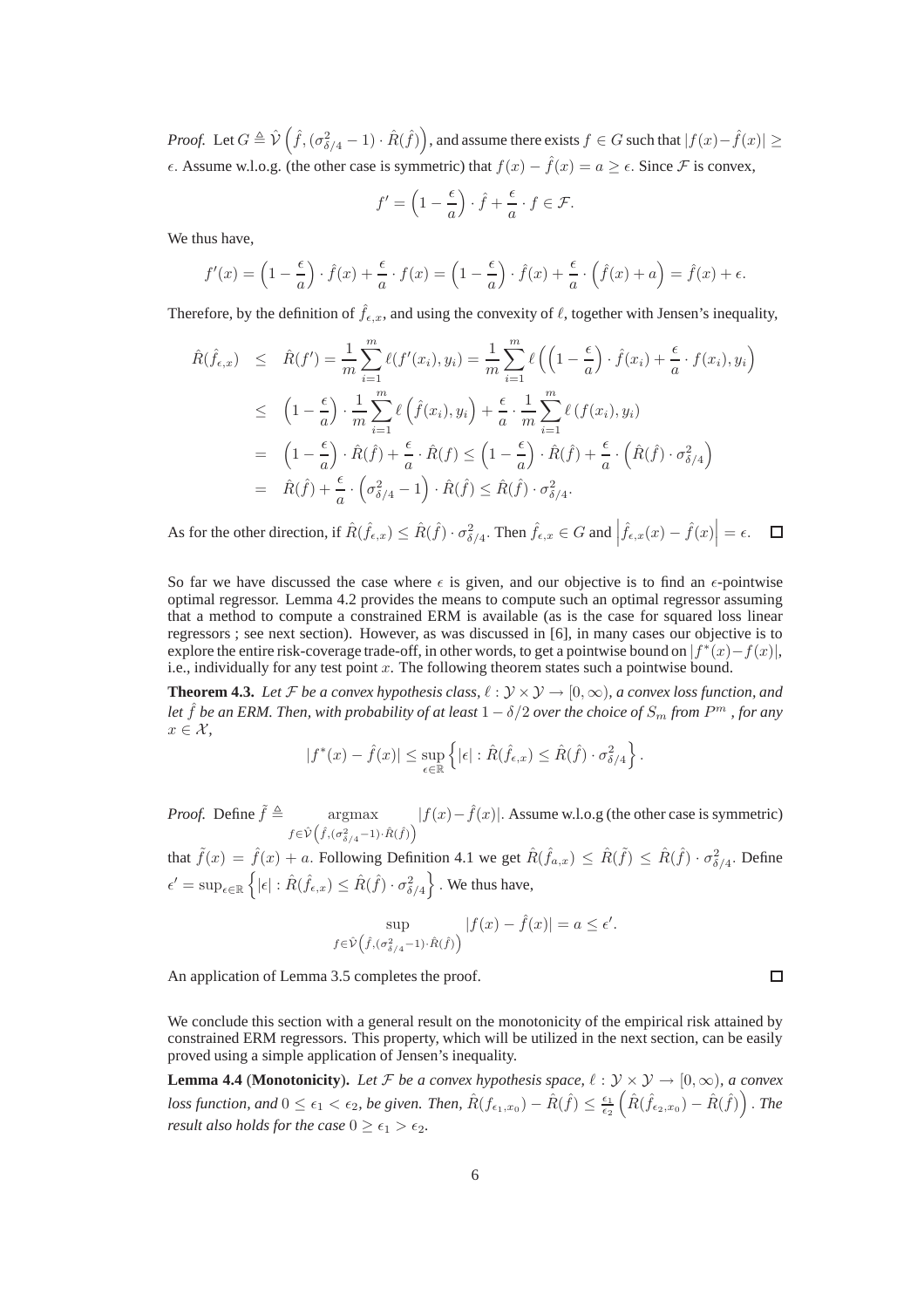# **5 Selective linear regression**

We now restrict attention to linear least squares regression (LLSR), and, relying on Theorem 4.3 and Lemma 4.4, as well as on known closed-form expressions for LLSR, we derive efficient implementation of Strategy 1 and a new pointwise bound. Let X be an  $m \times d$  training sample matrix whose *i*th row,  $x_i \in \mathbb{R}^d$ , is a feature vector. Let  $y \in \mathbb{R}^m$  be a column vector of training labels.

**Lemma 5.1** (**ordinary least-squares estimate [15]**)**.** *The ordinary least square (OLS) solution of the following optimization problem,*  $\min_{\beta} ||X\beta - \mathbf{y}||^2$ , *is given by*  $\hat{\beta} \triangleq (X^T X)^+ X^T \mathbf{y}$ , *where the sign* <sup>+</sup> *represents the pseudoinverse.*

**Lemma 5.2** (**constrained least-squares estimate [15], page 166**). Let  $x_0$  be a row vector and c a *label. The constrained least-squares (CLS) solution of the following optimization problem*

$$
minimize ||X\beta - \mathbf{y}||_2 \quad s.t \quad x_0\beta = c,
$$

*is given by*  $\hat{\beta}_C(c) \triangleq \hat{\beta} + (X^TX)^+ x_0^T (x_0(X^TX)^+ x_0^T)^+ (c - x_0\hat{\beta})$ , where  $\hat{\beta}$  *is the OLS solution.* 

**Theorem 5.3.** Let  $\mathcal F$  be the class of linear regressors, and let  $\hat{f}$  be an ERM. Then, with probability *of at least*  $1 - \delta$  *over choices on*  $S_m$ *, for any test point*  $x_0$  *we have,* 

$$
|f^*(x_0) - \hat{f}(x_0)| \le \frac{\|X\hat{\beta} - \mathbf{y}\|}{\|XK\|} \sqrt{\sigma_{\delta/4}^2 - 1}, \qquad \text{where } K = (X^T X)^+ x_0^T (x_0 (X^T X)^+ x_0^T)^+.
$$

*Proof.* According to Lemma 4.4, for squared loss,  $\hat{R}(\hat{f}_{\epsilon,x_0})$  is strictly monotonically increasing for  $\epsilon > 0$ , and decreasing for  $\epsilon < 0$ . Therefore, the equation,  $\hat{R}(\hat{f}_{\epsilon,x_0}) = \hat{R}(\hat{f}) \cdot \sigma_{\delta/4}^2$ , where  $\epsilon$  is the unknown, has precisely two solutions for any  $\sigma > 1$ . Denoting these solutions by  $\epsilon_1, \epsilon_2$  we get,

$$
\sup_{\epsilon \in \mathbb{R}} \left\{ |\epsilon| : \hat{R}(\hat{f}_{\epsilon,x_0}) \leq \hat{R}(\hat{f}) \cdot \sigma_{\delta/4}^2 \right\} = \max(|\epsilon_1|, |\epsilon_2|).
$$

Applying Lemma 5.1 and 5.2 and setting  $c = X_0 \hat{\beta} + \epsilon$ , we obtain,

$$
\frac{1}{m}||X\hat{\beta}_C (x_0\hat{\beta} + \epsilon) - \mathbf{y}||^2 = \hat{R}(\hat{f}_{\epsilon,x_0}) = \hat{R}(\hat{f}) \cdot \sigma_{\delta/4}^2 = \frac{1}{m}||X\hat{\beta} - \mathbf{y}||^2 \cdot \sigma_{\delta/4}^2.
$$

Hence,  $||X\hat{\beta} + XK\epsilon - \mathbf{y}||^2 = ||X\hat{\beta} - \mathbf{y}||^2 \cdot \sigma_{\delta/4}^2$ , so,  $2(X\hat{\beta} - \mathbf{y})^T XK\epsilon + ||XK||^2 \epsilon^2 = ||X\hat{\beta} - \mathbf{y}||^2$  $||y||^2 \cdot (\sigma_{\delta/4}^2 - 1)$ . We note that by applying Lemma 5.1 on  $(X\hat{\beta} - y)^T X$ , we get,

$$
(X\hat{\beta} - \mathbf{y})^T X = (X^T (X(X^T X)^+ X^T \mathbf{y} - \mathbf{y}))^T = (X^T \mathbf{y} - X^T \mathbf{y})^T = 0.
$$

 $\Box$ 

Therefore,  $\epsilon^2 = \frac{\|X\hat{\beta} - \mathbf{y}\|^2}{\|X\hat{\beta}\|^2} \cdot (\sigma_{\delta/4}^2 - 1)$ . Application of Theorem 4.3 completes the proof.

# **6 Numerical examples**

Focusing on linear least squares regression, we empirically evaluated the proposed method. Given a labeled dataset we randomly extracted two disjoint subsets: a training set  $S_m$ , and a test set  $S_n$ . The selective regressor  $(f, g)$  is computed as follows. The regressor f is an ERM over  $S_m$ , and for any coverage value  $\Phi$ , the function g selects a subset of  $S_n$  of size  $n \cdot \Phi$ , including all test points with lowest value of the bound in Theorem 5.3.<sup>2</sup>

We compare our method relative to the following simple and natural 1-nearest neighbor (NN) technique for selection. Given the training set  $S_m$  and the test set  $S_n$ , let  $NN(x)$  denote the nearest neighbor of x in  $S_m$ , with corresponding  $\rho(x) \triangleq \sqrt{||NN(x) - x||^2}$  distance to x. These  $\rho(x)$ distances, corresponding to all  $x \in S_n$ , were used as alternative method to reject test points in decreasing order of their  $\rho(x)$  values.

We tested the algorithm on 10 of the 14 LIBSVM [16] regression datasets. From this repository we took all sets that are not too small and have reasonable feature dimensionality.<sup>3</sup> Figure 1 depicts

<sup>&</sup>lt;sup>2</sup>We use here the theorem only for ranking test points, so any constant > 1 can be used instead of  $\sigma_{\delta/4}^2$ .

<sup>&</sup>lt;sup>3</sup>Two datasets having less than 200 samples, and two that have over 150,000 features were excluded.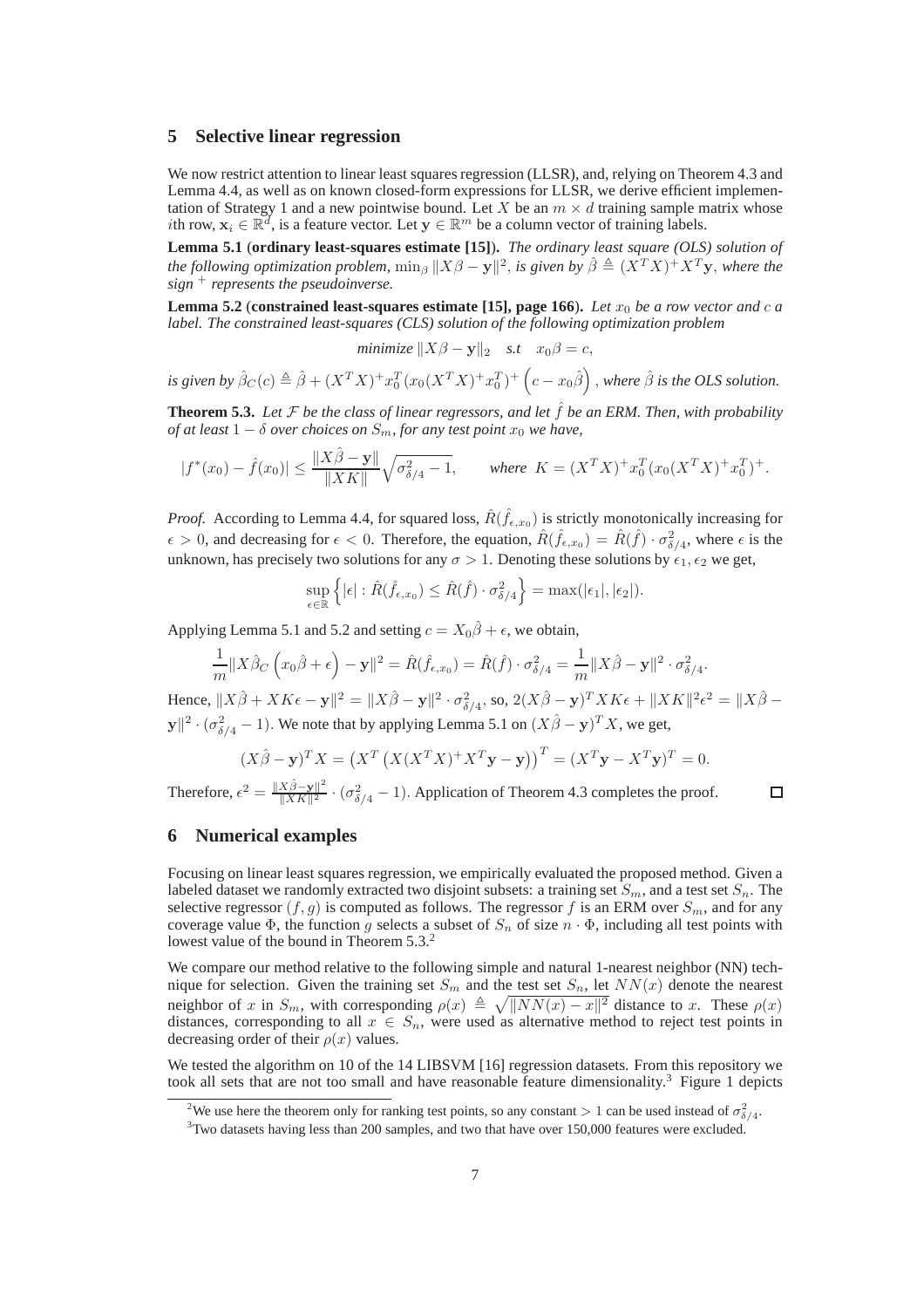results obtained for five different datasets, each with training sample size  $m = 30$ , and test set size  $n = 200$ . The figure includes a matrix of  $2 \times 5$  graphs. Each column corresponds to a single dataset. Each of the graphs on the first row shows the average absolute difference between the selective regressor  $(f, g)$  and the optimal regressor  $f^*$  (taken as an ERM over the entire dataset) as a function of coverage, where the average is taken over the accepted instances. Our method appears in solid red line, and the baseline NN method, in dashed black line. Each curve point is an average over 200 independent trials (error bars represent standard error of the mean). It is evident that for all datasets the average distance monotonically increases with coverage. Furthermore, in all cases the proposed method significantly outperforms the NN baseline.



Figure 1: (top row) absolute difference between the selective regressor  $(f, g)$  and the optimal regressor  $f^*$ . (bottom row) test error of selective regressor  $(f, g)$ . Our proposed method in solid red line and the baseline method in dashed black line. In all curves the y-axis has logarithmic scale.

Each of the graphs in the second row shows the test error of the selective regressor  $(f, g)$  as a function of coverage. This curve is known as the RC (risk-coverage) trade-off curve [6]. In this case we see again that the test error is monotonically increasing with coverage. In four datasets out of the five we observe a clear domination of the entire RC curve, and in one dataset the performance of our method is statistically indistinguishable from that of the NN baseline method.

# **7 Concluding remarks**

Rooted in the centuries-old linear least squares method of Gauss and Legendre, regression estimation remains an indispensable routine in statistical analysis, modeling and prediction. This paper proposes a novel rejection technique allowing for a least squares regressor, learned from a finite and possibly small training sample, to pointwise track, within its selected region of activity, the predictions of the globally optimal regressor in hindsight (from the same class). The resulting algorithm, which is motivated and derived entirely from the theory, is efficient and practical.

Immediate plausible extensions are the handling of other types of regressions including regularized, and kernel regression, as well as extensions to other convex loss functions such as the epsiloninsensitive loss. The presence of the  $\epsilon$ -disagreement coefficient in our coverage bound suggests a possible relation to active learning, since the standard version of this coefficient has a key role in characterizing the efficiency of active learning in classification [17]. Indeed, a formal reduction of active learning to selective classification was recently found, whereby rejected points are precisely those points to be queried in a stream based active learning setting. Moreover, "fast" coverage bounds in selective classification give rise to fast rates in active learning [7]. Borrowing their intuition to our setting, one could consider devising a querying function for active regression that is based on the pointwise bound of Theorem 5.3.

## **Acknowledgments**

The research leading to these results has received funding from both Intel and the European Union's Seventh Framework Programme under grant agreement n◦ 216886.